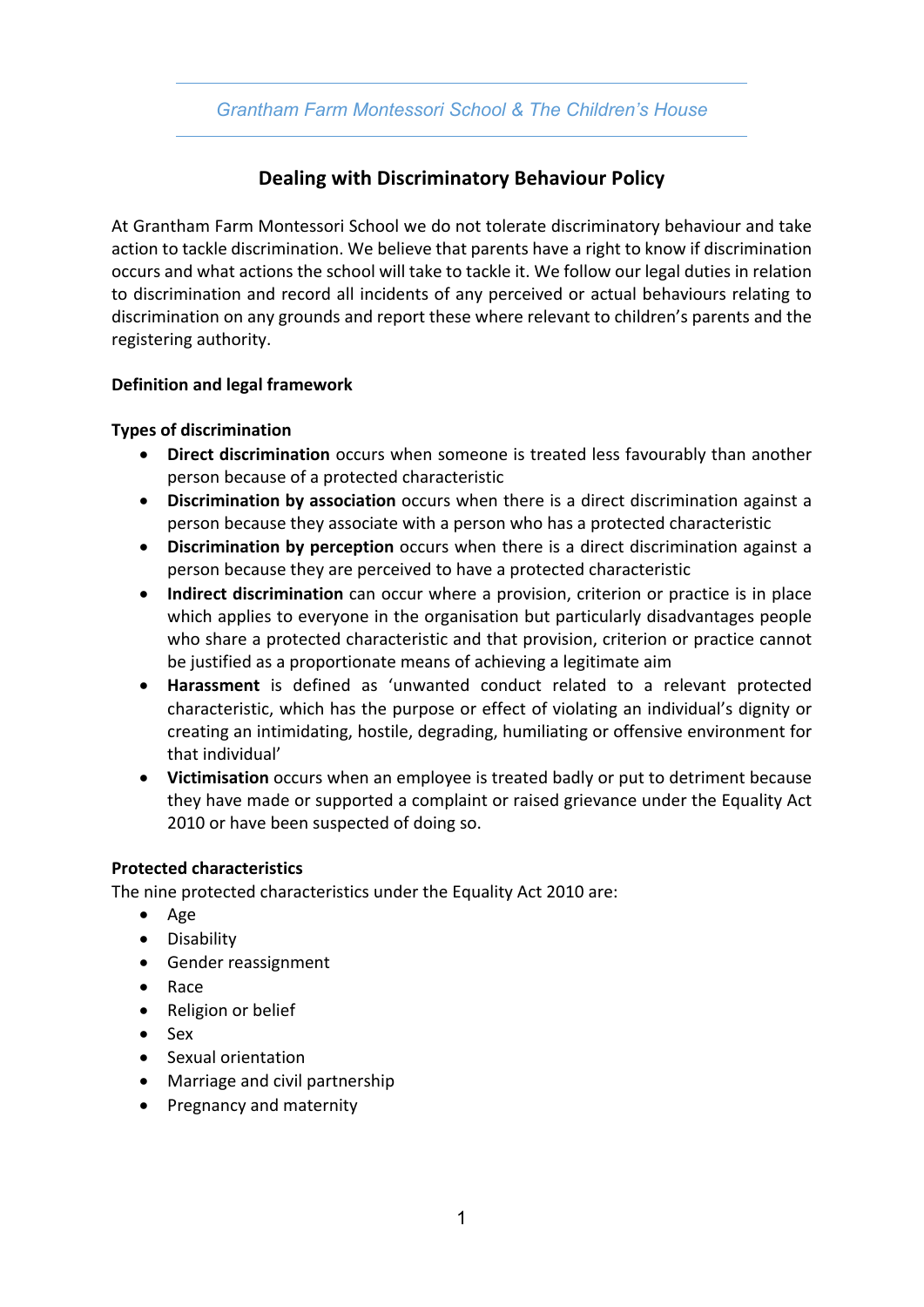Incidents may involve a small or large number of persons, they may vary in their degree of offence and may not even recognise the incident has discriminatory implications; or at the other extreme their behaviour may be quite deliberate and blatant.

Examples of discriminatory behaviour are:

- Physical assault against a person or group of people
- Derogatory name calling, insults and discriminatory jokes
- Graffiti and other written insults (depending on the nature of what is written)
- Provocative behaviour such as wearing badges and insignia and the distribution of discriminatory literature
- Threats against a person or group of people pertaining to the nine protected characteristics listed above
- Discriminatory comments including ridicule made in the course of discussions
- Patronising words or actions.

### **Our procedures**

We tackle discrimination by:

- Providing inclusive practice where all staff are able to identify, understand and break down barriers to participation and belonging and create an ethos of equality
- Consistently promoting the British Values of democracy, the rule of law, individual liberty, mutual respect and tolerance of different faiths and beliefs to all practitioners, children and families in the setting. We value diversity and celebrate differences in children and families
- Providing training and support around this subject to support staff understanding and confidence in challenging discriminatory practice
- Challenging any observed instances of inequalities, discrimination and prejudice as they arise in play, conversation, books or other contexts from practitioners, teachers, children and families and follow this policy, as outlines below, to ensure that discriminatory behaviours against the protected characteristics are not tolerated within our school
- Ensuring all children and families have a sense of belonging and they can see themselves and their families' identity reflected in the school
- Expecting all school staff to be aware of and alert to any discriminatory behaviour, stereotyping, bias or bullying taking place in person or via an online arena
- Expecting all staff to intervene firmly and quickly to prevent any discriminatory behaviour or bullying, this may include behaviour from parents and other staff members
- Expecting all staff to treat any allegation seriously and report it to the head teacher. Investigating and recording each incident in detail as accurately as possible and making this record available for inspection by staff, inspectors and parents where appropriate, on request. The head teacher is responsible for ensuring that incidents are handled appropriately and sensitively and entered in the record book. Any pattern of behaviour should be indicated. Perpetrator/victim's initials may be used in the record book as information on individuals is confidential to the school
- Ensuring any online bullying or discriminatory behaviour is tackled immediately